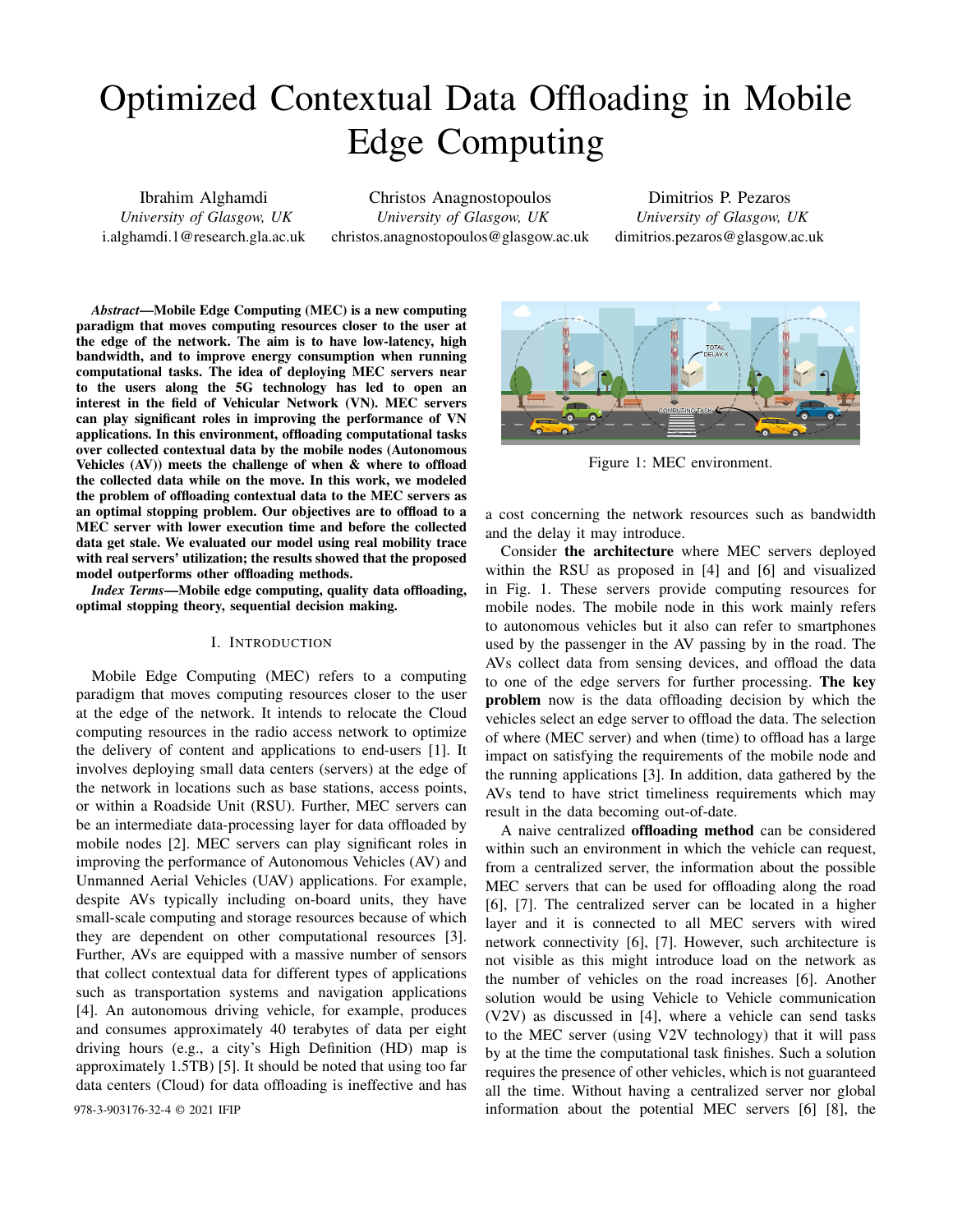mobile node is expected to encounter the situation where it only knows about the server in the range of that mobile node and it does not know about the next MEC servers and their resources. As a result, the mobile node has to make an independent offloading decision while in the move. Thus, the challenge now is how to optimize the decision of selecting the MEC server if the mobile node only knows about the MEC server it is observing. In other words, the mobile node does not have global information (or the mobile node has incomplete information) about the candidate MEC servers to be used for offloading. In this case, we consider two important factors that can be used in order to delay the offloading in the light of finding a better MEC server. First, we can consider mobility as an advantage to optimize the decision of which MEC servers to offload. As the speed of the vehicle increases, the probability of having a better MEC server with low workload increases [9]. Second, there is usually a certain deadline for the computational task which gives an opportunity for the decision maker to delay and explore more options for offloading [6], [10].

As an example, consider the use case where MEC servers deployed in RSUs can act as an Edge-Assisted HD map update as discussed in [11]. The MEC servers, in this case, can be used to build or update an HD map based on collected data by vehicles exploiting the Vehicle-to-Infrastructure (V2I) communication method [5]. In this situation, it is necessary that the data are offloaded in the best time in terms of the processing time and that the data are offloaded prior to becoming out-of-date [11]. The previous requirements can be also applied to other types of contextual data with aim of maximizing the *quality of data analytics*. Therefore, we need an intelligent algorithm that selects an optimal or nearoptimal server based on the requirements of the mobile nodes' applications.

In this work, we argue that in MEC environments, with a set of edge servers and a set of mobile nodes (AVs), data-orientated task offloading decisions can be optimized by applying the principles of Optimal Stopping Theory (OST). The principle of the OST involves selecting a time to pick a given action based on sequentially observed random variable in order to maximize an expected reward or to minimize an expected cost [12]. Our objective is to provide an efficient, a lightweight, independent and contextual data offloading mechanism to meet the requirements of the data offloading in MEC environments.

The paper is organized as follows: we summarize related work and present our contribution in Section II, while details of our OST-based system are described in Section III. Evaluation results are provided in Section IV, and Section V concludes the paper and outlines future research directions.

## II. RELATED WORK & CONTRIBUTION

Offloading decisions in general in MEC environments have been widely studied in the literature with the objectives of minimizing execution time and power consumption. In this work, we focus on the decision of when and where to offload in edge computing environments. In this regard, studies have focused on specific applications as in [13], [14] and [15] or created general models under the assumption that the models can be applied to different applications (tasks) as in [16]. Different from these works, we investigate a scenario where a mobile node lacks information about potential available MEC servers and needs to calculate the best time for data offloading considering the timeliness of the data in a sequential manner. The authors in [6] proposed a decentralized management scheme for mobile edge servers and an offloading approach in the edge computing environment. The proposed idea is based on the Peer to Peer (P2P) networking architecture where peers (MEC servers and moving vehicles) have equal privileges. Different from this study, in our work, we are trying to make the mobile node more independent with respect to the offloading decision-making. The study in [6] requires the mobile node (vehicle) to be involved in a P2P network with the MEC servers which might not be available for the mobile node in all environments.

This work considers the use case where MEC servers can form a platform for gathering, storing and processing a huge amount of data collected and offloaded by mobile nodes, e.g. AVs [2]. In this regard, BEGIN was proposed in [17] to utilize the big data collected from the edge environment to provide energy-efficient edge computing. RedEdge [18] is a big data processing architecture that incorporates a mechanism that facilitates the processing of big data streams at the edge near to the user. The idea of having the edge servers as a platform for data analytics was also proposed in [19]. The proposed MEC architecture is for a mobile crowdsensing (MCS) service. The MCS refers to a human-driven IoT service to which people send their observations of different phenomena in their surroundings by sharing their sensor data while on the move. The work in [20] proposed a decentralized traffic management system to minimize the average response time caused by traditional centralized traffic management. The scenario in this work is that vehicles can upload sensed events (e.g., traffic jams, car accidents, and road surface damages) to a nearby Road Side Unit (RSU). Our work can be a supportive method for such systems by optimizing the way by which data are collected and offloaded to an edge server.

In our previous works [21], [22] and [23], we proposed a set of OST-based models with the objectives of maximizing the probability of offloading to the best server or at the best time and minimizing the total delay when offloading a task. Our previous studies are general frameworks for task offloading in MEC environments. The OST was also utilized in [8] for the objective of deriving a good balance between the gain of choosing the best edge device and the accumulated cost of deep resource probing. The authors try to enhance the ability of the proposed OST-based model by utilizing a layered learning mechanism to define the OST thresholds and the sequence of the edge nodes used for offloading. However, such enhancement can be an overhead and battery consumption for the mobile nodes as it implements deep neural network and Deep Q-Networks. Also, in their applications, the assumption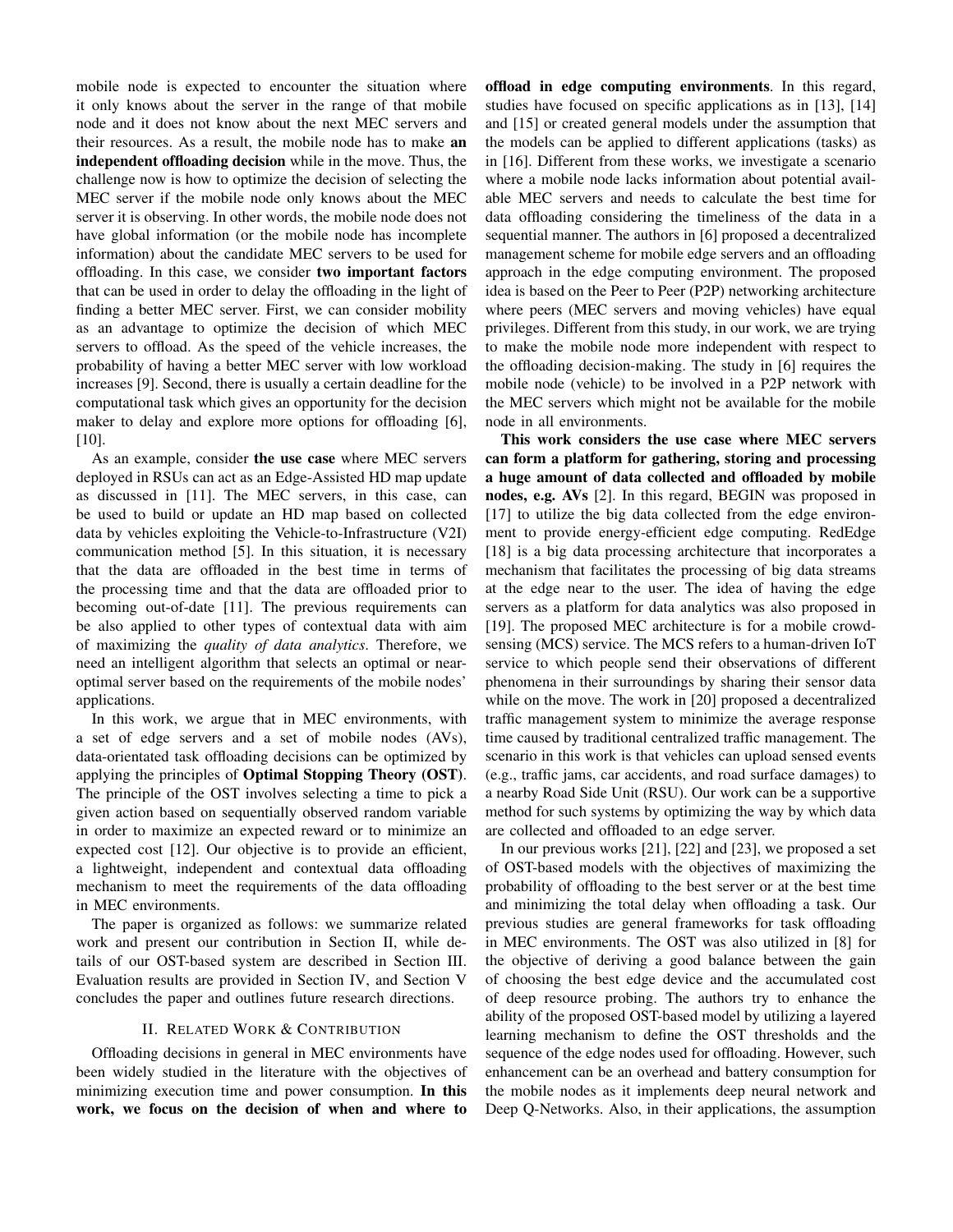is that the mobile node will have a list of edge devices once a task is generated and then the mobile node will define which edge node makes a good balance between the cost of probing and the execution delay of the task. We depart from the previous work and try to focus on offloading collected data from the mobile nodes. The contributions of this work are:

- Derived by the use case of AVs in MEC environments as suggested by [4] and [5], we enhance our work in [21]– [23] and study the case that arises when a mobile node (AVs) wants to offload contextual data to a MEC server while it is moving. We treat the decision-making as an optimal stopping time problem.
- Performance evaluation of our quality-aware optimal data offloading model and a comparison with baseline solutions and the methods [21]–[23] in the literature.

#### III. SYSTEM MODEL & PROBLEM FORMULATION

#### *A. System Model:*

We consider a setting where there exists a set of MEC servers deployed along the mobile node's path on the move as shown in Fig. 1. Such a setting can be seen in the VN applications as studied in [4] and [6], where smart vehicles, e.g. AVs, perform different types of tasks. This can be also applied to other mobile nodes such as passengers in cars [11] or unmanned aerial vehicles [2]. A mobile node can offload contextually collected data to perform data analytics tasks on one of the deployed MEC servers. As the MEC servers are operated within the radio access networks with the help of RSUs, their services coverage are limited [4]. As a result, as the AVs move, they will pass by a set of MEC servers once a time during the data offloading session. In this work, we assume that the AV can have (check or connect to) only one MEC server at a time and does not know about the MEC servers in the road ahead [4]. The AVs or mobile nodes in the car can access the RSUs using Vehicle-to-Infrastructure (V2I) communication mode. We elaborate on the existence of an offloading decision framework implemented in the mobile node from previous work, which provides the entity of a network/edge servers profilers as studied in [14]. Network profiler is utilized to provide information about the current load (or delay) of MEC servers. The data analytics task can be data correlation analysis, inferential and predictive analytics [24], statistical learning models building, model selection [25], [26], a mobile crowd-sensing (MCS) [19] or data for HD maps as in [11]. In this setting, we consider the following optimization problem.

#### *B. Problem Formulation:*

A mobile node (AVs for example) collects contextual data from its surrounding environment and desires to offload them to the *best* MEC server in terms of computational load, expected execution delay or the time it takes the MEC server to broadcast the results to other systems to perform analytics task *before* the data turns obsolete. Trying to offload the most up to date data is usually described in the context of data analytics as the *timeliness* or the *freshness* of contextual data [27]. The data can be environmental data such as critical, i.e. safety or traffic data, weather condition, traffic information or information for HD maps to be used by the MEC server to update map information in a specific area [11]. Let  $X_k$ be the random variable indicating the time the MEC server  $k$  needs to perform an analytical task. As mentioned earlier,  $X_k$  can also indicate different random variables, e.g., the transmission time, the computational workload of a server or the broadcasting time for the results to other systems. Let  $n$  be the maximum number of MEC servers (or simply the number of observations) that can be observed before the collected data turns obsolete.

We then define a data offloading cost function  $Y_k$  including the delay  $X_k$  for  $k$ −th MEC accessible server and the staleness of the data  $c$  when observing server  $k$  as:

$$
Y_k = X_k + c \cdot k,\tag{1}
$$

with cost rate  $c = 1/n, n > 0$ , i.e. the collected data, at each observation, get old by  $\frac{1}{n} \cdot k$ . For example, if  $n = 5$ , at observation 3 ( $k = 3$ ), the timeliness of the data is  $\frac{1}{5} \cdot 3 = \frac{3}{5} = 0.6$ . We then formulate the problem of data offloading as follows:

Problem 1. *Given a staleness data within* n *observations, the mobile node after collecting (fresh) data tries to find the best MEC server*  $k \in [1, n]$  *to offload the data such the expected data offloading function in (1) is minimized. At that time (optimal data offloading time) the following infinum is attained:*

$$
\inf_{\tau \in [1,n]} \mathbb{E}[Y_{\tau}]. \tag{2}
$$

In order to proceed with an optimal solution for Problem 1, we introduce two states of our system represented by  $z_k$ :

- The system state  $z_k = z_{\text{T}}$  at  $k \leq n$  indicates that the mobile node has offloaded the data to a MEC server with delay  $X_k$  and staleness degree  $c \cdot k$ , and where  $z_{\top}$  is the terminating state.
- The system state  $z_k = y_{k-1}$  at  $k \leq n$  indicates that the mobile node has not yet offloaded the data. In such case, the state  $z_k$  refers to the MEC server delay and staleness value when observing MEC server  $k - 1$ , i.e.,  $y_{k-1} = x_{k-1} + c(k-1).$

Hence, based on the decision of the mobile node to either offload the data or not at the observation  $k$  in light of minimizing the expected cost in Problem 1, the system state is then:

$$
z_{k+1} = \begin{cases} z_{\top}, & \text{if } z_k = z_{\top} \text{ (stop and offload data)}, \\ z_k, & \text{(do not offload data and continue)}. \end{cases}
$$
(3)

At each observation  $k$ , the staleness of the data increases by  $\frac{1}{n}$ . Let  $J_k(z_k)$  be the optimal time to offload the data. The Bellman's equation for our system, based on principle of optimality, is:

$$
J_n(z_n) = z_n \tag{4}
$$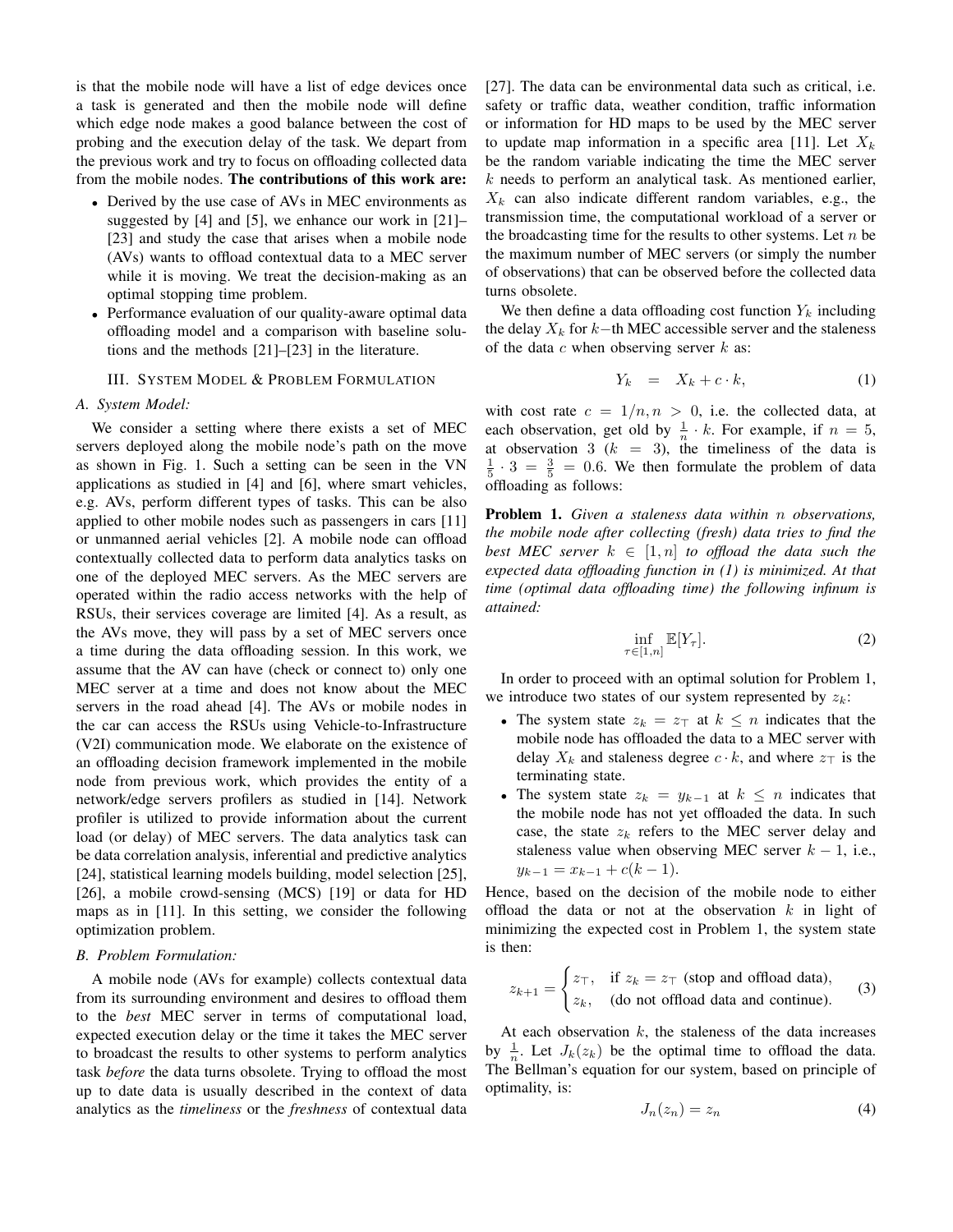for  $k = n$ , i.e., at the end of the staleness period, and

$$
J_k(z_k) = \min\left(z_k, \mathbb{E}[J_{k+1}(z_{k+1})]\right),\tag{5}
$$

for  $k = 1, ..., n - 1$ .

Equation 4 refers to the situation where the mobile node arrives at the last observation  $n$ . At that stage, we must offload to the last observation. Equation 5, on the other hand, refers to the situation where the mobile node is at observation  $k$ . In that case, the mobile node chooses to offload to the minimum between the current observation  $z_k = y_{k-1}$  and the expected  $z_{k+1} = y_k$ . In particular, the expectation  $\mathbb{E}[J_{k+1}(z_{k+1})]$ denotes the expected data offloading cost of the mobile node offloads the data at time  $k + 1$ . Hence, for the mobile node:

- It is optimal to stop and offload the data to the MEC server k such that  $z_k \leq \mathbb{E}[J_{k+1}(z_{k+1})]$
- Or, it is then optimal to continue to the next state.

If we notate 
$$
a_k = \mathbb{E}[J_{k+1}(z_{k+1})] - ck
$$
 then we obtain:  
\n
$$
J_k(z_k) = \min(z_k, a_k + ck) = \min(x_k, a_k) + ck.
$$
 (6)

This indicates that the optimal offloading time, when the mobile node evaluates the value  $x_k$ , is achieved according to the following optimal data offloading rule:

- Offloading data to the server with  $x_k$ , if  $x_k < a_k$
- Continue and do not offload, if  $x_k > a_k$

• Both actions (offload or continue) are optimal if  $x_k = a_k$ Based on this formulation, we then seek the optimal decision scalar values  $\{a_k\}_{k=1}^n$  to be known to the mobile node before starting off any data offloading decision at any time within the number of observations  $n$ . We obtain these scalar values as stated in the following theorem.

**Theorem 1.** The scalar decision values  $a_1, a_2, \ldots, a_n$  are cal*culated through backward induction based on the recursion:*

$$
a_k = a_{k+1}(1 - F_X(a_{k+1})) + \int_0^{a_{k+1}} x dF_X(x) + c,\t(7)
$$

*for*  $k = 1, \ldots, n - 1$ *, with initial condition* 

$$
a_n = \mathbb{E}[X] + c,\tag{8}
$$

*where*  $F_X(x) = P(X \leq x)$  *is the cumulative distribution function of the delay* X*.*

*Proof.* We have that  $J_k(z_k) = \min(x_k, a_k) + ck$  based on the definition of  $a_k = \mathbb{E}[J_{k+1}(z_{k+1})] - ck$ . We then obtain that  $J_{k+1}(z_{k+1}) = \min(x_{k+1}, a_{k+1}) + ck + c$ . Hence, by taking the expectation and taking away the factor  $ck$  from both sides, we obtain that:  $a_k = \mathbb{E}[J_{k+1}(z_{k+1})] - ck =$  $\mathbb{E}(\min(x_{k+1}, a_{k+1})) + c$ , which is the recursion:  $a_k =$  $\mathbb{E}_x(\min(x, a_{k+1})) + c$  and obtain

$$
a_k = \int_0^{a_{k+1}} x dF_x(x) + \int_{a_{k+1}}^{\max(X)} a_{k+1} dF_X(x) + c
$$
  
= 
$$
\int_0^{a_{k+1}} x dF_x(x) + a_{k+1} (1 - F_X(a_{k+1})) + c,
$$

 $max(X)$  is the maximum X value and  $a_n = \mathbb{E}[X] + c$ .  $\Box$ 

Remark. *It should be noted that Theorem 1 can also be applied to a situation where the mobile node is moving within the range of one MEC server and tries to choose a time with minimized delay. In such case, the horizon* n *can be divided into time slices, and then we calculate decision values*  $\{a\}$ *using (7) and (8) based on the probability distribution of the* X *of the MEC server over time.*

As an example, consider Fig. 2 where the collected contextual data have to be offloaded to a MEC server before the data get obsolete for stale periods  $n \in \{10, 20, 30\}$ . We can observe that when we are at an earlier time  $k = 1$ , we look for a lower delay. As the data turn more obsolete with time, we become more tolerant to accept higher delay, thus the decision values are getting higher reflecting this tolerance. Moreover, to have a clear idea, in Fig. 3, we show the values of  $\{a_k\}_{k=1}^{50}$ with the load (or delay)  $X_k$  following normal distribution for  $\mu = 50$  and  $\sigma = 10$  when  $n = 50$ ; it is optimal to offload when  $k = 27$  as it is the first time the condition  $x_{27} < a_{27}$  holds true. In particular, in our model, we firstly specify the maximum number of MEC servers  $n$  that can be observed during the timeline of the collected data which directly defines how many decision time instances the mobile node can wait until the data become obsolete. We also need to get the scalar values  $a_k$  by solving (7) and (8) based on the probability distribution of the delay  $X$ , e.g., server resource utilization if we are looking for minimized server load. After we obtain the values of  $a_k$ , we check the value of  $x_k$ . If  $x_k \le a_k$ , the mobile node selects the MEC server  $k$  for data offloading, otherwise, it continues to the next available MEC server. At  $k = n$ , if the mobile node has not yet offloaded the data, it offloads the data to the first available MEC server ( $n$ -th MEC server).

#### IV. PERFORMANCE EVALUATION & COMPARATIVE **ASSESSMENT**

## *A. Data Set*

To simulate the movements of the mobile nodes, we used the real data set of taxi cabs' movements in Rome [28]. The data set contains the GPS coordinates of 320 taxis collected over 30 days. For each row in this data set, we have the cabid, date/time and GPS coordinates of the current location. It is worthwhile to mention that the use of mobility trace here is not for studying the mobility of users. It is used in our experiment to use each time movement as location or time to check for a server/time to offload. In other words, each movement is modeled as an observation or connection to a MEC server.

The random variable  $X$  is represented in this experiment by real servers' utilization (the CPU utilization) data set obtained from [29]. In the servers' data set, we have around 150 servers' data (more than 1 billion rows). Thus, for each movement in the mobility trace, the car picks a server from the servers' data set, checks the server utilization, and takes a decision of whether the car should offload at that time or continue observing based on the decision suggested by the proposed model being compared with different selection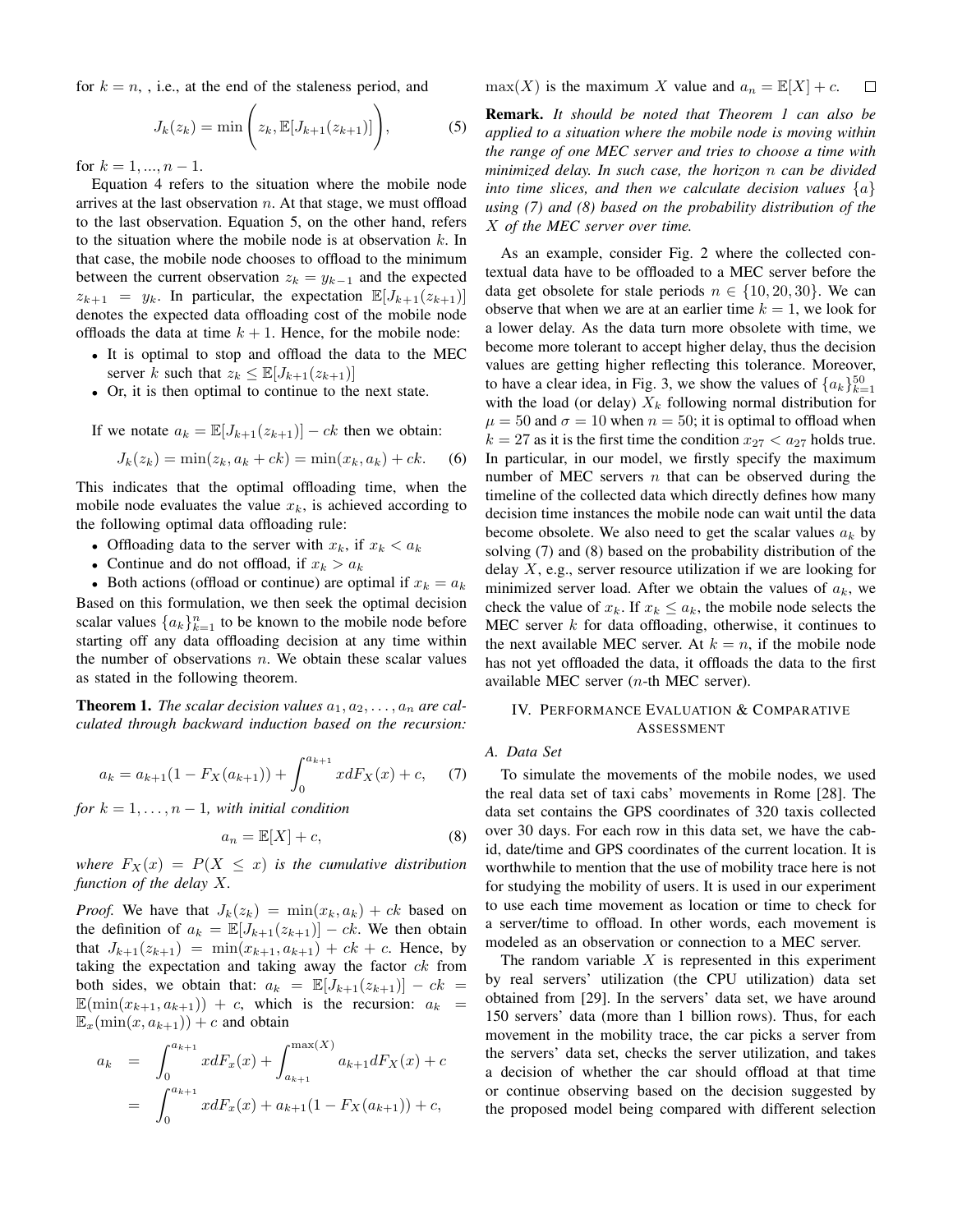

Figure 2: The optimal scalar values  $\{a_k\}_{k=1}^n$  for data staleness horizon  $n \in \{10, 20, 30\}$ , delay X is following normal distribution for  $\mu = 50$  and  $\sigma = 10$ .



Figure 3: The decision values  $\{a_k\}_{k=1}^{50}$  (black points) and simulated server delay or load  $X_k$  (blue points) vs. observations k for horizon  $n = 50$ ; the optimal data offloading time when  $k = 27, 29, 46, 47, 48$  and 50 where  $X < a$ .



Figure 4: The distribution of the servers' CPU utilization.

schemes explained in the coming subsections. In the mobility trace, we focus on the movements of 5 days (5000 rows of movements). An offloading decision was taken for each minute, i.e. we have to offload the data within one minute. Therefore, the value of  $n$  is set to be the maximum number of locations (observed CPU servers' utilization) within one minute. For example, if a car observes 5 servers within one minute, then the value of  $n$  is set to be 5. Now, we have more than 1000 offloading decisions. This will ensure to see the behavior of the proposed model for a long time. Fig. 4 shows the probability distribution of the servers' utilization for all servers in the data set. We can see that the servers' utilization in general follows normal distribution with  $\mu = 36$  and  $\sigma = 16$ . We calculated the values of the threshold a using (7) and (8) and based on the mean and standard deviation of the servers' CPU utilization in the servers' data set. Specifically, consider one car that has 5 movements during one minute in different locations. We set the value of  $n = 5$  representing that the data get stale at  $k = 5$ . Each time, the AV checks (connects to) a server and checks the server utilization and compares it with the value of  $a_k$ . If the server utilization is less than the value of  $a_k$ , we select that server for offloading. If the AV does not find a server that satisfies the condition, we enforce the AV to select the last server.

### *B. Performance Assessment*

We compare the Quality-aware OST-based data offloading model (QDO) discussed in Section III with the offloading models proposed previously namely DTO [22], BCP and COT with  $c = 4$  [23], the Random selection model (Random), the *p*-stochastic model (*p*-model) for  $p = 0.8$ . In the BCP [23], as  $n \approx 5$ , the rule is to reject the first two servers, take the best among them as a baseline and start looking for a server that is better than the baseline. If we reach server 5 without offloading, we then must offload to server 5. The COT model [23] takes the probability distribution function  $p(X_k)$  and a cost per observation (probing cost) c as inputs and outputs a threshold  $V^*$  for each cost  $c$ . The mobile node should offload if the observed processing time  $X_k \leq V^*$ , otherwise, the mobile node should continue observing until a defined deadline. By that time, the mobile node must offload to the first observed server. We set the value of  $c = 4$ , but different cost values can be used as shown in [23]. In Random, for each offloading session (one minute), we randomly select a server to offload the data. In  $p$ -model, for each offloading session, each server has probability p of being selected for data offloading (not selected with probability  $1 - p$ ). We assign a probability of offloading p to be  $p = 0.8$ . If a server is selected, we stop the process and consider that server for offloading. If there was no server selected, we select the last server for data offloading. The goal of this model is to enforce the mobile node to offload at the first observed server which is a simulation of a situation where the mobile node tries to offload at the first observed server. We compare the results from all models with the ground truth, i.e., the Optimal model, in which we select the server with the minimum CPU utilization for each offloading session. The closer a model is to Optimal, the better the model performs in terms of the data offloading decision. Note that the optimal is not available in the considered scenario as the mobile node is independent in the decision making and only knows about the current network and server status. We obtain the average server utilization suggested by each model and the results are in Fig. 5 where we show the expected CPU utilization along with the 95% Confidence Intervals. We also show the difference between the Optimal and all the models in Fig. 6. We can see from the two figures that the QDO and the DTO are the closest models to the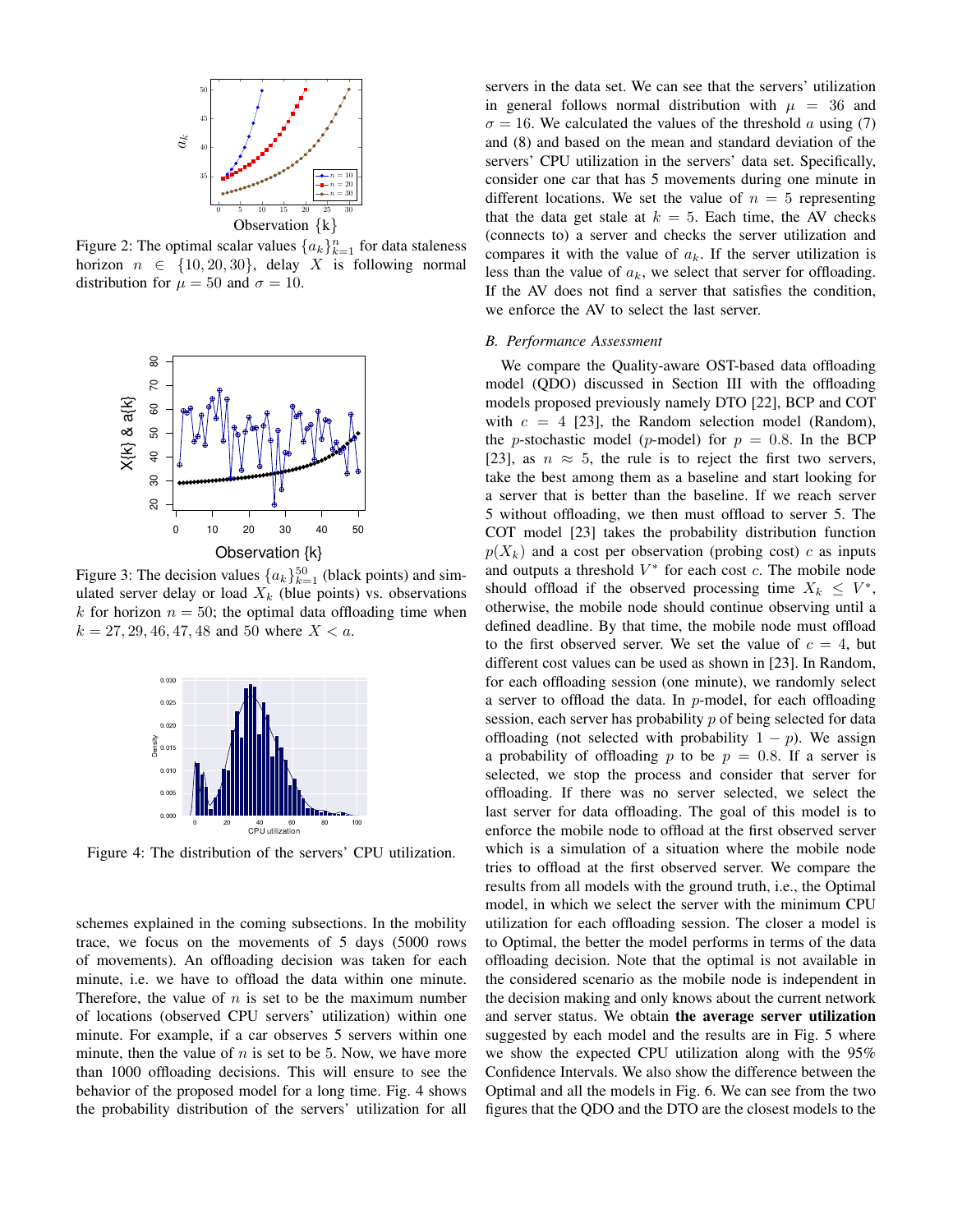optimal with servers' utilization of (QDO,24.70) (DTO,24.60) and difference is less than 7. The COT is also achieving a good performance comparing to the rest of the models. The BCP model is performing better than the Random and the p-stochastic model.



Figure 5: Expected CPU utilization selected by each model.

In terms of the offloading time (when the mobile node offloads), the  $p$ -model, most of the time, as it can be seen from Fig. 7 (average stopping times) will go with first server. This model has a high difference compared to the Optimal model. Thus, going with the first observed server (time) is not a good decision. In other words, the mobile node should exploit the mobility and the deadline of the task to look for a better MEC server. From Fig. 7, we also observe that the BCP delays the offloading with higher expected offloading time.

We also evaluate our proposed model in terms of the Successful Offloading Probability (SOP) [30] which refers to the proportion of times a server with pre-defined CPU utilization was selected. The aim is to see how reliable the proposed model in selecting an offloading time when we have specific requirements [30]. For example, if the mobile node is looking for a MEC server with CPU utilization less than 20%, the SOP is the number of times the model selects a server with a CPU utilization less than 20% divided by the number of offloading decisions that were made in our experiment, i.e.  $\approx$  1728 offloading decisions. We set three CPU utilization thresholds:  $\{17\%, 20\%, 25\%\}$ . The results are shown in Fig. 8. We can see that the BCP [23] is performing better with a small threshold, i.e. (17%), than the other models, but as



Figure 6: The difference between the Optimal and all the models.



Figure 7: Expected offloading time for each model.



Figure 8: The Successful Offloading Probability (SOP) for each model based on different threshold values.

mentioned earlier, it delays the offloading and it has higher expected offloading time which can affect the quality of the offloaded data being out of date. The proposed model QDO, DTO and COT have similar results and performing better than the Random and the p-model.

#### V. CONCLUSIONS

With the envision MEC paradigm and the corresponding applications such as AVs' applications, we proposed optimized contextual data offloading decision-making model to be utilized by mobile nodes when dealing with tasks that involve collecting contextual data from the surrounding environment. Our evaluation showed that the proposed model is promising and can be easily implemented in MEC environments. In future work, we aim to implement the proposed model in real mobile nodes with real MEC applications in order to evaluate the effectiveness of utilizing the OST in the data offloading decision in MEC environments.

## VI. ACKNOWLEDGEMENT

This research has been supported in part by the UK Engineering and Physical Sciences Research Council (EPSRC) project EP/N033957/1, and by the European Cooperation in Science and Technology (COST) Action CA15127: RECODIS Resilient communication and services. The first author is funded by Al-Baha University, Saudi Arabia.